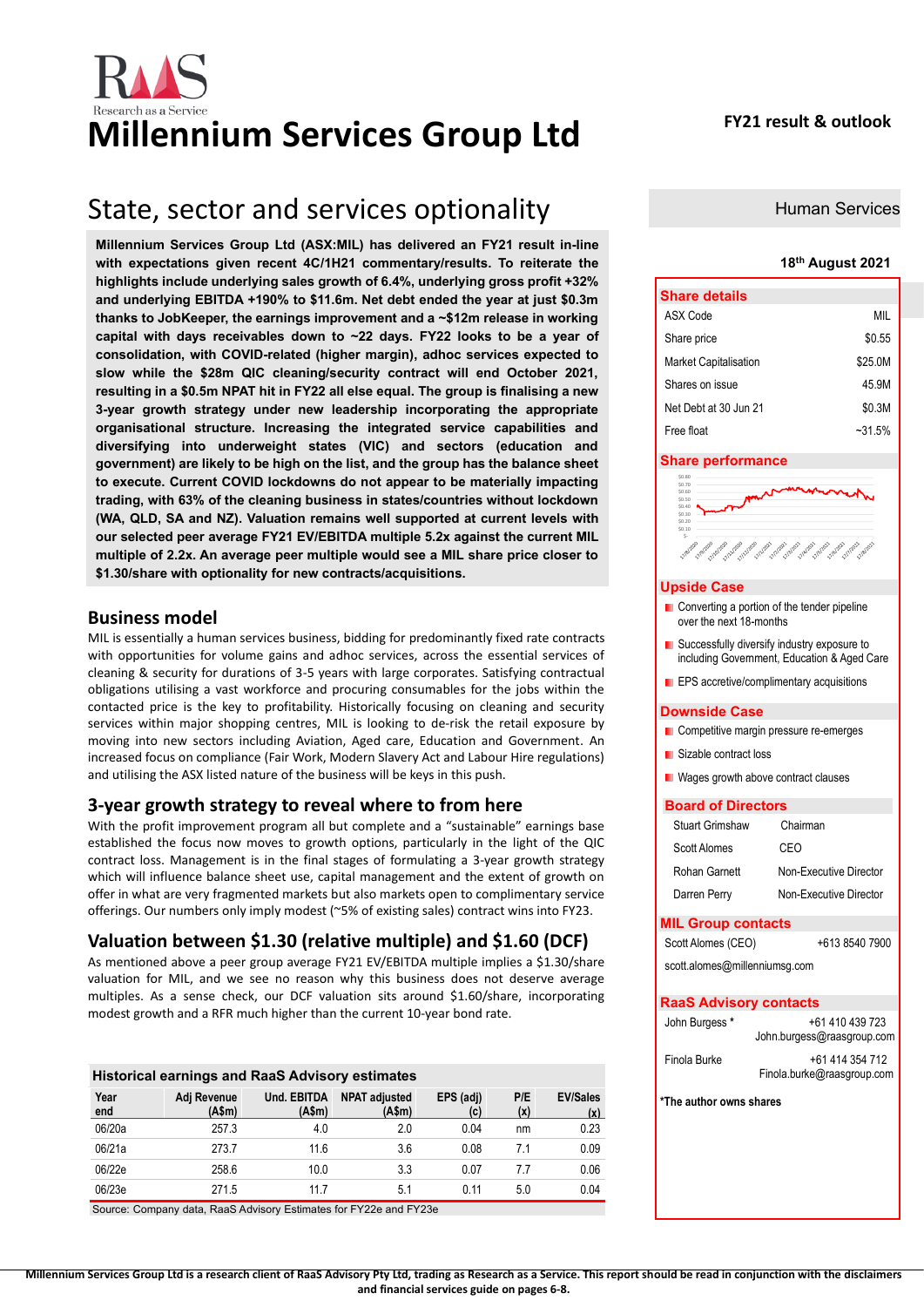

## **FY21 financial results**

MIL has reported numbers in-line with RaaS estimates, well flagged via the 1H21 interim result and recent 4C cash flow updates and commentary. Key highlights of the result include:

- FY21 sales were \$273m, up 6.8% on FY20, with Q1 COVID impacted at \$64m and Q2-Q4 sales at very similar levels around ~\$70m.
- Gross margins improved over both halves relative to the PCP on the back of the profit improvement ٠ plan, rollout of the Time & Attendance system and higher margin adhoc sales.
- ×. Operating costs were lower relative to the PCP in 1H21 on the back of cost reductions but higher in 2H21 due to the timing of bonus payments.
- m. Net debt ended the year at just \$0.3m, down from \$34.6m in the PCP thanks to Job Keeper, improved earnings and working capital improvements.
- A reduction in receivables saw working capital release ~\$12m in cash flow, and while some of this is ٠ timing related WC/sales is back to FY17-FY19 levels.

Abnormals relate to net JobKeeper payments while adjustments relate to costs or income considered "oneoff" in nature and include advisor fees, customer COVID relief packages and EBA reversals (mainly FY20).

Excluding Job Keeper the underlying EBIT of MIL improved significantly over FY21, from a loss of \$1.8m at the NPAT line to a profit of ~\$6.8m.

| Variable               | 1H20   | 1H21  | % Chg | 2H20   | 2H21   | % Chg |
|------------------------|--------|-------|-------|--------|--------|-------|
| <b>Sales</b>           | 135.1  | 135.0 | 0%    | 122.2  | 138.7  | 13%   |
| Cleaning               | 111.4  | 107.9 | (3%)  | 102.0  | 109.0  | 7%    |
| Security               | 23.7   | 27.2  | 15%   | 20.2   | 29.7   | 46%   |
| Gross Profit           | 17.0   | 19.9  | 17%   | 13.8   | 19.1   | 39%   |
| GP%                    | 12.6%  | 14.8% | 17%   | 11.3%  | 13.8%  | 22%   |
| <b>Operating Costs</b> | 14.7   | 12.9  | (12%) | 12.1   | 14.5   | 20%   |
| <b>EBITDA</b>          | 2.4    | 7.0   | 198%  | 1.7    | 4.6    | 174%  |
| Depreciation           | 2.4    | 2.3   |       | 3.5    | 2.6    |       |
| <b>EBIT</b>            | 0.0    | 4.8   |       | $-1.8$ | 2.0    |       |
| Abnormals              | 0.0    | 13.8  |       | 14.5   | 0.0    |       |
| Adjustments            | 0.9    | 0.7   |       | 0.8    | $-0.5$ |       |
| <b>Adjusted NPAT</b>   | $-0.8$ | 3.2   |       | 2.8    | 0.3    |       |
| <b>Reported NPAT</b>   | $-0.8$ | 17.0  |       | 17.3   | 0.3    |       |
|                        |        |       |       |        |        |       |
| Net Debt               | 36.8   | 3.1   |       | 34.6   | 0.3    |       |

**Exhibit 1: MIL FY21 earnings summary by half year**

Source: Company financials & RaaS Analysis

## **Exhibit 2: MIL historical gross profit %**



Source: Company financials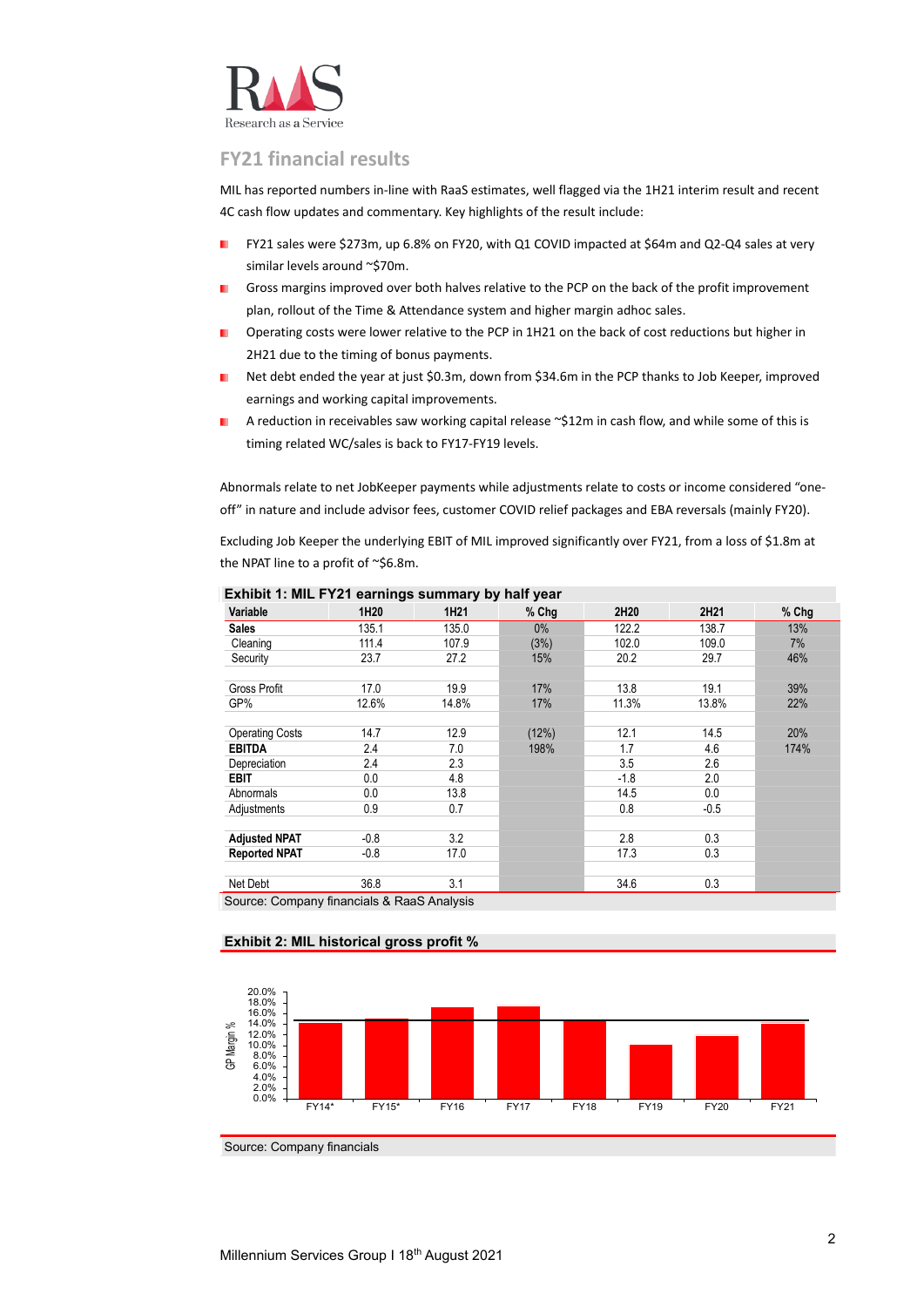

## **Outlook & Investment Case**

FY21 ex JobKeeper now provides a sustainable base from which to forecast following a number of years of restructuring. Key assumptions with regards to outlook are detailed below:

- The group operates in markets worth an estimated \$11.7bn (Cleaning) and \$9.8bn (Investigation & m. Security Services) according to IBIS. In the cleaning business (~70% of MIL revenue) MIL has less than 2% market share in a market where the top-4 largest players have less than 10% of the market, offering significant market share opportunities.
- A recent IBISWorld report on the Australian cleaning sector suggests following CAGR growth of -0.5% between FY17 and FY21F, the cleaning sector will grow by a CAGR 3.6% between FY22 and FY26 on the back of a COVID recovery and a trend to more regular and comprehensive cleans.
- The group is in the final stages of developing a 3-year growth strategy incorporating the appropriate ٠. organisational structure. This is key to growth prospects, use of the current balance sheet and ultimately the relative share price "rating".
- MIL will lose the \$28m QIC Cleaning contract from October 2021, making growth options all the more ٠ important.
- Net debt was just \$0.3m in June 2021, completely reshaping the balance sheet from year ago levels and providing a solid base from which to grow and/or acquire while looking at capital management options.
- Gross margins are back to "targeted" levels and based on extensive historical and peer analysis we feel these margins are sustainable at managements targeted 14%-14.5% range.
- The underlying cost base will be "right sized" for the loss of the QIC business, somewhat offsetting the revenue/gross profit decline, but this is not always possible.

|                        | 2020A  | 2021A | 2022F | 2023F | 2024F |
|------------------------|--------|-------|-------|-------|-------|
| <b>Sales</b>           | 257.3  | 273.7 | 258.6 | 271.5 | 285.1 |
| Cleaning               | 213.3  | 216.9 | 207.8 | 218.2 | 229.1 |
| Security               | 44.0   | 56.8  | 50.8  | 53.3  | 56.0  |
| <b>Gross Profit</b>    | 30.8   | 39.0  | 37.7  | 39.4  | 41.3  |
| GP%                    | 12.0%  | 14.3% | 14.6% | 14.5% | 14.5% |
| <b>Operating Costs</b> | 26.8   | 27.4  | 27.7  | 27.7  | 28.3  |
| <b>EBITDA</b>          | 4.0    | 11.6  | 10.0  | 11.7  | 13.0  |
| Depreciation           | 5.9    | 4.9   | 4.5   | 3.9   | 3.9   |
| <b>EBIT</b>            | $-1.9$ | 6.8   | 5.5   | 7.7   | 9.1   |
| Interest expense       | 3.2    | 1.8   | 0.8   | 0.5   | 0.4   |
| Tax expense            | $-5.3$ | 1.6   | 1.4   | 2.2   | 2.6   |
| Adjustments            | 1.7    | 0.2   | 0.0   | 0.0   | 0.0   |
| <b>Adjusted NPAT</b>   | 2.0    | 3.6   | 3.3   | 5.1   | 6.1   |
| Abnormals              | 14.5   | 13.8  | 0.0   | 0.0   | 0.0   |
| <b>Reported NPAT</b>   | 16.5   | 17.4  | 3.3   | 5.1   | 6.1   |

## **Exhibit 3: MIL divisional earnings forecasts**

Source: Company financials & RaaS estimates

## **Peer Comparison**

Our assessed peer group for MIL rely on a mix of human resources and consumables to deliver services, typically under contract, mostly on a fixed rate basis. These companies are people heavy and rely on the efficient management & utilisation of these people to deliver contracted outcomes and derive an acceptable return.

In the following table we present a "cut-down" peer group comparison using consensus and/or guidance to piece together FY21 estimates. This comparison will be more relevant once all peers have delivered their FY21 earnings and provided FY22 outlook comments.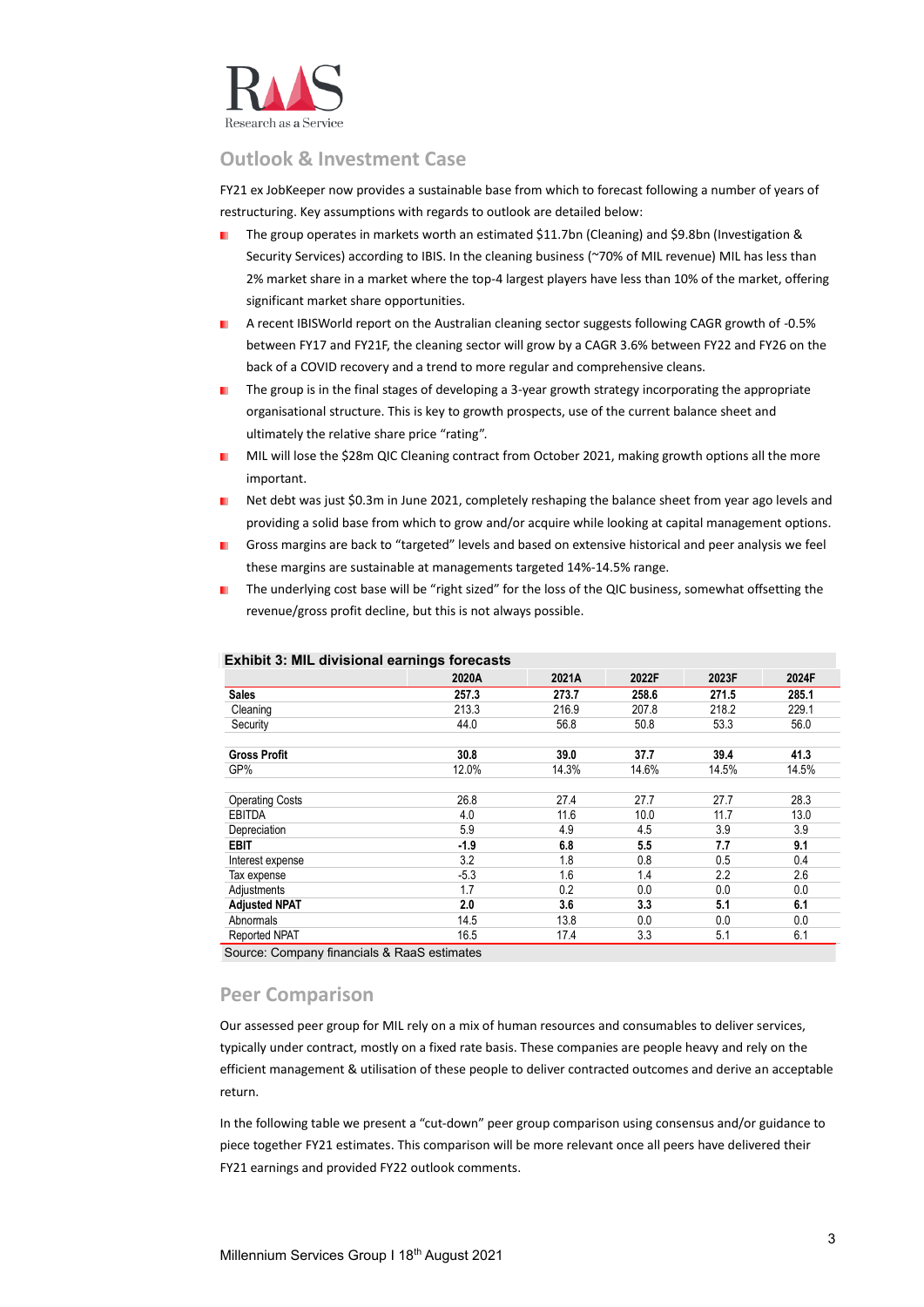

## **Exhibit 4: Peer Group financial comparison – FY20**

| <b>Company Name</b>       | <b>Ticker</b> | <b>Share</b><br>price (cps) | <b>Mkt Cap</b><br>(A\$m) | FY21 Net<br><b>Debt</b><br>(A\$m) | FY21(f)<br><b>EBITDA</b><br>(A\$m) | <b>FY21(f)</b><br><b>Sales</b><br>(A\$m) | GP%   | Working<br><b>Capital/Sales</b> | EV/<br>sales $(x)$ | EV/<br><b>EBITDA</b> |
|---------------------------|---------------|-----------------------------|--------------------------|-----------------------------------|------------------------------------|------------------------------------------|-------|---------------------------------|--------------------|----------------------|
| Service Stream *          | <b>SSM</b>    | 0.90                        | 369                      | (15.6)                            | 80.3                               | 804                                      | 22.7% | (7.2%)                          | 0.44               | 4.4                  |
| <b>GR</b> Engineering     | <b>GNG</b>    | 1.56                        | 242                      | (44.9)                            | 28.7                               | 385                                      | 10.5% | 0.8%                            | 0.51               | 6.9                  |
| Licopodium                | LYL           | 4.70                        | 187                      | (68.9)                            | 22.0                               | 160                                      | 15.7% | 9.5%                            | 0.74               | 5.3                  |
| <b>BSA Limted</b>         | <b>BSA</b>    | 0.29                        | 125                      | (34.9)                            | 21.0                               | 486                                      | 11.6% | (2.9%                           | 0.19               | 4.3                  |
| Southern Cross Electrical | SXE           | 0.51                        | 126                      | (53.3)                            | 20.6                               | 415                                      | 16.0% | 9.5%                            | 0.18               | 3.6                  |
| <b>Ashley Services</b>    | ASH           | 0.50                        | 72                       | 5.1                               | 11.0                               | 337                                      | 4.5%  | 3.2%                            | 0.23               | 7.0                  |
| <b>AVERAGE</b>            |               |                             |                          |                                   |                                    |                                          | 13.5% | 2.2%                            | 0.38               | 5.2                  |
| Millennium *              | <b>MIL</b>    | 0.55                        | 25                       | 0.3                               | 11.6                               | 274                                      | 14.3% | 0.7%                            | 0.09               | 2.2                  |

Sources: Company financials, RaaS estimates \*Actuals

Looking at MIL against our selected peer group using FY21 metrics we would highlight:

- **MIL's gross margin is now just above the group average;**
- **D** On key valuation metrics MIL:
	- o Is trading at an EV/EBITDA multiple of 2.2x, well below the group average of 5.2x and the lowest in the peer group;
	- o Trading at a forecast EV/sales of 0.09x FY21 against the peer groups 0.38x;
- ٠ Working capital requirements for the peer group are low, averaging 2.2% of sales. MIL is well below the peer group average at 0.7%.

## **DCF valuation**

We derive a DCF valuation for MIL of \$1.60/share or A\$74m enterprise value, with the following key assumptions:

- **N** WACC of 10.8% incorporating a beta of 1.25x and a risk-free rate of 2.0%. In theory the recurring and essential services nature of the MIL business should attract a lower beta than 1.25x, and we believe there is upside if growth options can be delivered;
- ш Medium-term growth rate beyond our forecast period of 3.0%;
- Terminal growth rate of 2.2%; ٠.
- Sustainable gross margins of 14.5%; ٠
- A base FY22 revenue base (ex-COVID & QIC contract) of \$260m; .
- ٠ Longer-term working capital to sales of 1.0%;
- Capex to sales of 0.9% against 0.8% in FY20 & FY21. .

## **Exhibit 5: MIL Base Case DCF valuation**

| <b>Parameters</b>               | <b>Outcome</b> |
|---------------------------------|----------------|
| Discount Rate / WACC            | 10.8%          |
| Beta                            | 1.25x          |
| Terminal growth rate assumption | 2.2%           |
|                                 |                |
| Sum of PV                       | 43.2           |
| PV of terminal Value            | 30.7           |
| PV of Enterprise                | 73.9           |
| Debt (Cash)                     | 0.3            |
| Net Value - Shareholder         | 73.6           |
| No of shares on issue           | 45.9           |
| <b>NPV</b>                      | \$1.60         |
|                                 |                |

Source: RaaS estimates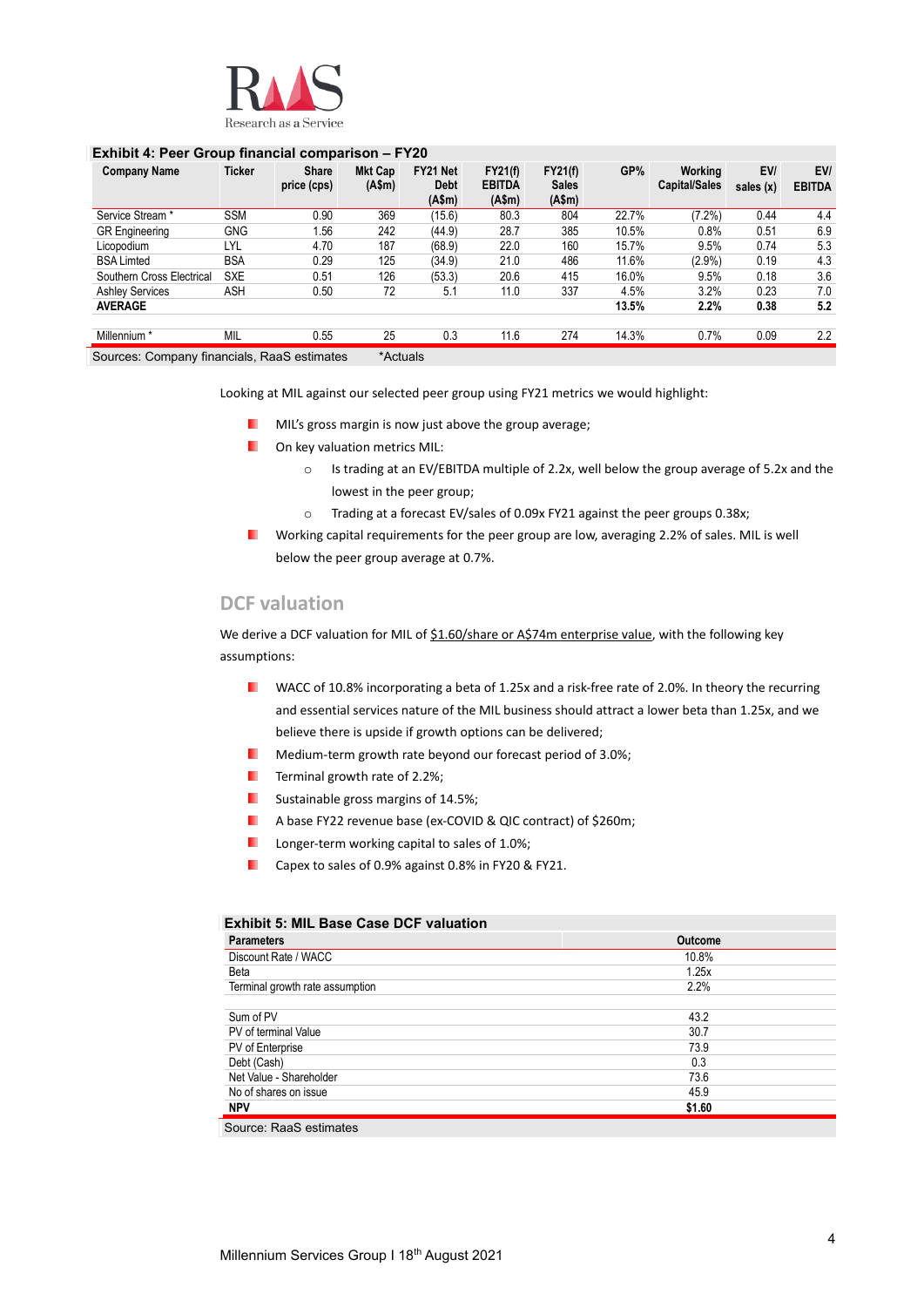

## **Exhibit 6: Financial Year Financial Summary**

| Millennium Services (MIL.AX)   |              |              |              |       |       | Share price (17 Aug 2021)               |           |              |              |              | A\$              | 0.550            |
|--------------------------------|--------------|--------------|--------------|-------|-------|-----------------------------------------|-----------|--------------|--------------|--------------|------------------|------------------|
| Profit and Loss (A\$m)         |              |              |              |       |       | Interim (A\$m)                          | H119      | H219         | H120         | H220         | H121             | H <sub>221</sub> |
| Y/E 30 June                    | <b>FY19A</b> | <b>FY20A</b> | <b>FY21A</b> | FY22F |       | FY23F Revenue                           | 153.7     | 141.0        | 135.1        | 146.8        | 159.7            | 138.7            |
| Revenue                        | 294.7        | 257.3        | 273.7        | 258.6 |       | 271.5 EBITDA                            | (2.4)     | 2.5          | 2.4          | 1.7          | 7.0              | 4.6              |
| Gross profit                   | 30.1         | 30.8         | 39.0         | 37.7  |       | 39.4 EBIT                               | (6.7)     | (2.0)        | (0.0)        | (1.8)        | 4.8              | 2.0              |
| GP margin %                    | 10.2%        | 12.0%        | 14.3%        | 14.6% |       | 14.5% NPAT (normalised)                 | (5.2)     | (9.2)        | (1.7)        | 2.0          | 2.6              | 0.8              |
| Underlying EBITDA              | 0.1          | 4.0          | 11.6         | 10.0  |       | 11.7 Minorities                         | 0.0       | 1.0          | 2.0          | 3.0          | 4.0              | 5.0              |
| Depn                           | (8.8)        | (5.9)        | (4.9)        | (4.5) |       | (3.9) NPAT (reported)                   | (8.7)     | (10.1)       | (0.8)        | 2.8          | 3.2              | 0.3              |
| Amort                          | 0.0          | 0.0          | 0.0          | 0.0   |       | 0.0 EPS (normalised)                    | nm        | nm           | nm           | 0.061        | 0.070            | 0.007            |
| EBIT                           | (8.7)        | (1.9)        | 6.8          | 5.5   |       | 7.7 EPS (reported)                      | nm        | nm           | nm           | 0.061        | 0.070            | 0.007            |
| Interest                       | (2.5)        | (3.2)        | (1.8)        | (0.8) |       | (0.5) Dividend (cps)                    | 0.000     | 0.000        | 0.000        | 0.000        | 0.000            | 0.000            |
| Tax                            | (3.2)        | 5.3          | (1.6)        | (1.4) |       | (2.2) Imputation                        |           |              |              |              |                  |                  |
|                                |              |              |              |       |       |                                         |           |              |              |              |                  |                  |
| NPAT                           | (14.3)       | 0.3          | 3.4<br>0.2   | 3.3   |       | 5.1 Operating cash flow                 | na        | na           | na           | na           | na               | na               |
| Adjustments                    | (4.4)        | 1.7          |              | 0.0   |       | 0.0 Free Cash flow                      | na        | na           | na           | na           | na               | na               |
| <b>Adjusted NPAT</b>           | (18.7)       | 2.0          | 3.6          | 3.3   |       | 5.1 Divisionals                         | H119      | H219         | H120         | H220         | H <sub>121</sub> | H <sub>221</sub> |
| Abnormals (net)                | (26.8)       | 14.5         | 13.8         | 0.0   |       | 0.0 Cleaning                            | 125.4     | 115.9        | 111.4        | 102.0        | 107.9            | 109.0            |
| <b>NPAT</b> (reported)         | (45.5)       | 16.5         | 17.4         | 3.3   |       | 5.1 Security                            | 28.4      | 25.1         | 23.7         | 20.2         | 27.2             | 29.7             |
| Cash flow (A\$m)               |              |              |              |       |       | Other)                                  |           |              |              | 24.6         | 24.7             |                  |
| Y/E 30 June                    | <b>FY19A</b> | <b>FY20A</b> | <b>FY21A</b> | FY22F | FY23F | <b>Total Revenue</b>                    | 153.7     | 141.0        | 135.1        | 146.8        | 159.7            | 138.7            |
| EBITDA (inc cash rent/JK)      | 0.1          | 19.4         | 29.3         | 9.1   | 10.7  |                                         |           |              |              |              |                  |                  |
| Interest                       | (2.5)        | (3.2)        | (1.8)        | (0.8) |       | (0.5) Gross profit                      | 13.0      | 17.1         | 17.0         | 13.8         | 19.9             | 19.1             |
| Tax                            | (0.9)        | 0.5          | (0.1)        | (1.4) |       | (2.2) Underlying GP Margin %            | 8.5%      | 12.2%        | 12.6%        | 11.3%        | 14.8%            | 13.8%            |
| Working capital changes        | 2.2          | (16.6)       | 12.9         | 2.2   |       | 0.0 Operating Costs                     |           |              |              |              |                  |                  |
| Operating cash flow            | (1.1)        | 0.1          | 40.3         | 9.1   |       | 8.1 Employment                          | 10.1      | 8.6          | 8.3          | 16.4         | 16.2             | 9.1              |
| Mtce capex                     | (1.3)        | (2.2)        | (2.2)        | (2.3) | (2.4) | Other                                   | 8.8       | 7.0          | 5.5          | 4.9          | 6.2              | 6.4              |
| Free cash flow                 | (2.4)        | (2.1)        | 38.1         | 6.7   |       | 5.6 Exceptional                         | 3.5       | 0.9          | 0.9          | $9.2 -$      | 9.5              |                  |
| Growth capex                   | 0.0          | 0.0          | 0.0          | 0.0   |       | 0.0 Total costs                         | 15.4      | 14.6         | 14.7         | 12.1         | 12.9             | 15.5             |
| Acquisitions/Disposals         | 0.0          | 0.0          | 0.0          | 0.0   | 0.0   |                                         |           |              |              |              |                  |                  |
| Other                          | (2.7)        | (2.5)        | (2.1)        | (2.0) |       | $(2.0)$ EBITDA                          | (2.4)     | 2.5          | 2.4          | 1.7          | 7.0              | 3.6              |
| Cash flow pre financing        | (5.1)        | (4.6)        | 36.0         | 4.7   |       | 3.6 EBITDA margin %                     | $(1.6\%)$ | 1.8%         | 1.7%         | 1.1%         | 4.4%             | 2.6%             |
| Equity                         | 0.0          | 0.0          | 0.0          | 0.0   |       | 0.0 Margins, Leverage, Returns          |           | <b>FY19A</b> | <b>FY20A</b> | <b>FY21A</b> | FY22F            | FY23F            |
| Debt drawdown/(repay)          | (3.6)        | 1.6          | (21.4)       | (2.0) |       | (3.0) EBITDA margin %                   |           | 0.0%         | 1.6%         | 4.3%         | 3.9%             | 4.3%             |
| Net Dividends paid             | 0.0          | 0.0          | 0.0          | 0.0   |       | 0.0 EBIT margin %                       |           | (2.9%)       | (0.7%        | 2.5%         | 2.1%             | 2.9%             |
| Net cash flow for year         | (8.7)        | (3.0)        | 14.6         | 2.7   |       | 0.6 NPAT margin (pre significant items) |           | (6.4%)       | 0.8%         | 1.3%         | 1.3%             | 1.9%             |
| Balance sheet (A\$m)           |              |              |              |       |       | Net Debt (Cash)                         |           | 27.1         | 34.6         | 0.3          | $-9.9$           | $-13.6$          |
| Y/E 30 June                    | <b>FY19A</b> | <b>FY20A</b> | <b>FY21A</b> | FY22F |       | FY23F Net debt/EBITDA (x)               | (x)       | 314.9 x      | 8.6x         | 0.0x         | $-1.0x$          | $-1.2x$          |
| Cash                           | 2.7          | 1.8          | 7.3          | 10.1  |       | 10.7 ND/ND+Equity (%)                   | (%)       | 42.7%        | 63.5%        | 11.5%        | 90.8%            | 69.1%            |
| Accounts receivable            | 19.5         | 29.8         | 18.0         | 17.3  | 18.1  | EBIT interest cover (x)                 | (x)       | n/a          | n/a          | 0.3x         | 0.1x             | 0.1x             |
| Inventory                      | 0.8          | 1.2          | 1.1          | 1.0   |       | 1.0 ROA                                 |           | nm           | (3.5%)       | 11.6%        | 10.1%            | 14.4%            |
| Other current assets           | 1.2          | 2.5          | 2.2          | 0.0   |       | 0.0 ROE                                 |           |              |              |              | nm               |                  |
| Total current assets           | 24.2         | 35.3         | 28.7         | 28.3  |       | 29.9 ROIC                               |           | nm           | nm           | nm           |                  | nm               |
| PPE                            |              |              |              |       |       |                                         |           | nm           | nm           | nm           | nm               | nm               |
|                                | 11.4         | 8.6          | 7.0          | 5.7   |       | 5.2 NTA (per share)                     |           | $-0.95$      | $-0.60$      | $-0.21$      | $-0.14$          | $-0.03$          |
| Goodwill                       | 7.5          | 7.5          | 7.5          | 7.5   |       | 7.5 Working capital                     |           | $-1.8$       | 14.8         | 1.9          | $-0.3$           | $-0.3$           |
| Right of use asset             | 0.0          | 2.9          | 3.0          | 3.0   |       | 3.0 WC/Sales (%)                        |           | $(0.6\%)$    | 5.7%         | 0.7%         | $(0.1\%)$        | (0.1%            |
| Deferred tax asset             | 0.2          | 7.4          | 8.5          | 8.5   |       | 8.5 Revenue growth                      |           | nm           | (12.7%)      | 6.4%         | $(5.5\%)$        | 5.0%             |
| Other                          | 0.1          | 0.1          | 0.1          | 0.1   |       | 0.1 EBIT growth pa                      |           | nm           | nm           | (463.7%)     | $(19.0\%)$       | 41.4%            |
| Total non current assets       | 19.1         | 26.5         | 26.2         | 24.9  |       | 24.3 Pricing                            |           | <b>FY19A</b> | <b>FY20A</b> | <b>FY21A</b> | FY22F            | FY23F            |
| <b>Total Assets</b>            | 43.4         | 61.9         | 54.9         | 53.2  |       | 54.2 No of shares (y/e)                 | (m)       | 45.9         | 45.9         | 45.9         | 45.9             | 45.9             |
| Accounts payable               | 22.2         | 16.3         | 17.3         | 18.6  |       | 19.5 Weighted Av Dil Shares             | (m)       | 45.9         | 45.9         | 45.9         | 45.9             | 45.9             |
| Short term debt                | 29.8         | 36.4         | 5.5          | 0.0   | 0.0   |                                         |           |              |              |              |                  |                  |
| Provisions                     | 26.1         | 22.4         | 22.6         | 19.6  |       | 20.6 EPS Reported                       | cps       | nm           | 0.359        | 0.378        | 0.071            | 0.110            |
| Lease liabilities/other        | 0.0          | 0.8          | 5.5          | 9.9   |       | 6.9 EPS Normalised/Diluted              | cps       | nm           | 0.043        | 0.078        | 0.071            | 0.110            |
| Total current liabilities      | 78.0         | 76.0         | 50.9         | 48.0  |       | 46.9 EPS growth (norm/dil)              |           | nm           | nm           | 80%          | $-9%$            | 55%              |
| Long term debt                 | 0.0          | 0.0          | 2.1          | 0.1   |       | $(2.9)$ DPS                             | cps       | 0.000        | 0.000        | 0.000        | 0.000            | 0.000            |
| Other non current liabs        | 1.8          | 5.8          | 4.1          | 4.1   |       | 4.1 DPS Growth                          |           | n/a          | n/a          | n/a          | n/a              | n/a              |
| Total long term liabilities    | 1.8          | 5.8          | 6.2          | 4.2   |       | 1.2 Dividend yield                      |           | 0.0%         | 0.0%         | 0.0%         | 0.0%             | 0.0%             |
| <b>Total Liabilities</b>       | 79.8         | 81.8         | 57.1         | 52.2  |       | 48.1 Dividend imputation                |           | 30           | 30           | 30           | 30               | 30               |
| <b>Net Assets</b>              | (36.4)       | (19.9)       | (2.3)        | 1.0   |       | 6.1 PE $(x)$                            |           |              | nm           | 7.1          | 7.7              | 5.0              |
|                                |              |              |              |       |       | PE market                               |           | 18           | 18           | 18           | 18               | 18               |
| Share capital                  | 19.0         | 19.0         | 19.1         | 19.1  |       | 19.1 Premium/(discount)                 |           |              | nm           | (60.8%)      | (57.1%)          | (72.3%)          |
| Reserves                       | (8.4)        | (8.5)        | (8.3)        | (8.3) |       | $(8.3)$ EV/EBITDA                       |           | 608.6        | 14.8         | 2.2          | 1.5              | 1.0              |
| <b>Retained Earnings</b>       | (46.9)       | (30.3)       | (13.1)       | (9.7) |       | (4.6) FCF/Share                         | cps       | (4.535)      | (4.535)      | 83.023       | 14.650           | 12.287           |
| Minorities                     | 0.0          | 0.0          | 0.0          | 0.0   |       | 0.0 Price/FCF share                     |           | (12.127)     | (12.127)     | 0.662        | 3.754            | 4.476            |
| <b>Total Shareholder funds</b> | (36.4)       | (19.9)       | (2.4)        | 1.0   |       | 6.1 Free Cash flow Yield                |           | (8.2%)       | $(8.2\%)$    | 151.0%       | 26.6%            | 22.3%            |
|                                |              |              |              |       |       |                                         |           |              |              |              |                  |                  |
| Source: RaaS Advisory          |              |              |              |       |       |                                         |           |              |              |              |                  |                  |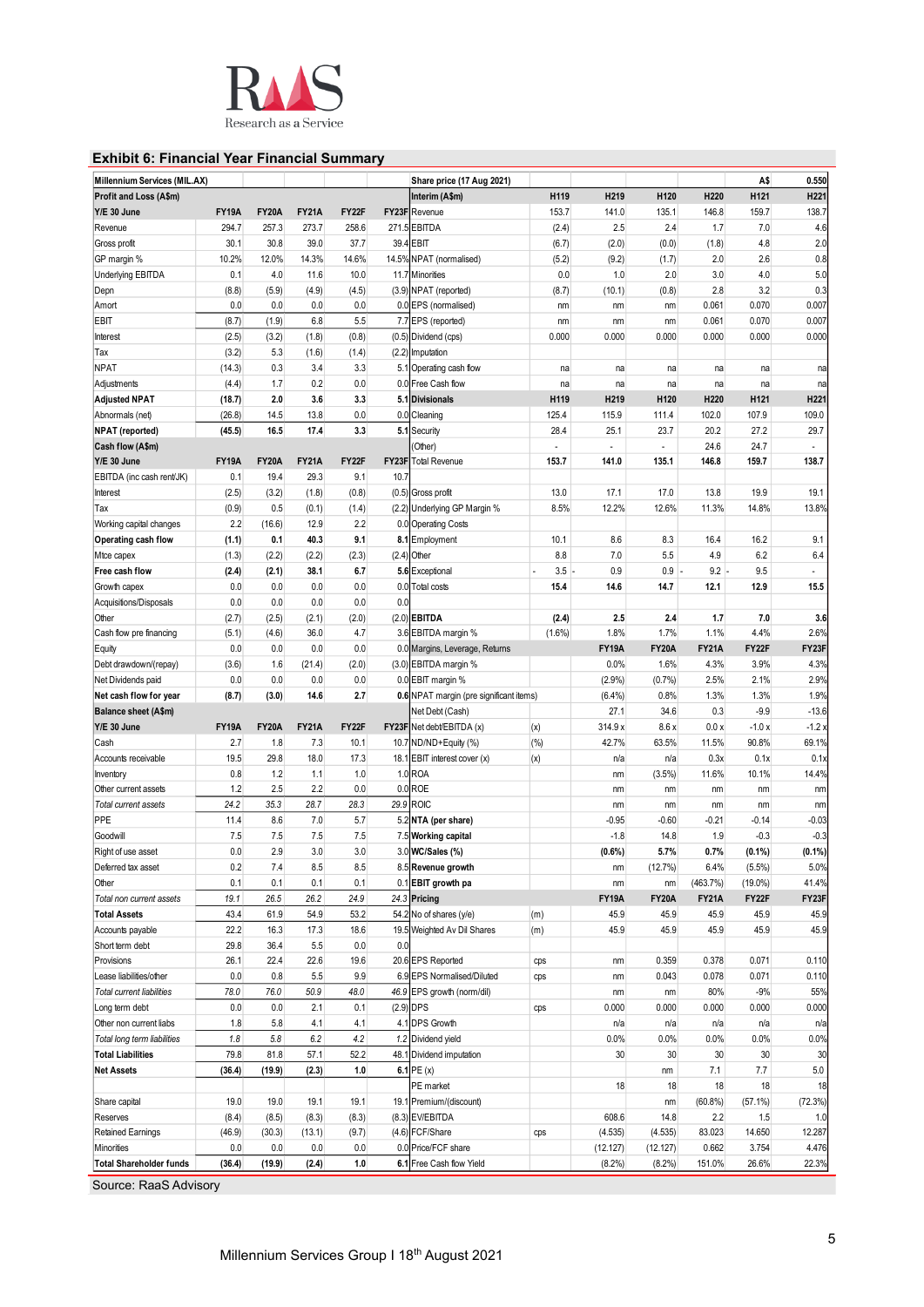

## FINANCIAL SERVICES GUIDE

**RaaS Advisory Pty Ltd**

## **ABN 99 614 783 363**

## **Corporate Authorised Representative, number 1248415**

**of**

## **BR SECURITIES AUSTRALIA PTY LTD ABN 92 168 734 530 AFSL 456663**

**Effective Date: 6 th May 2021**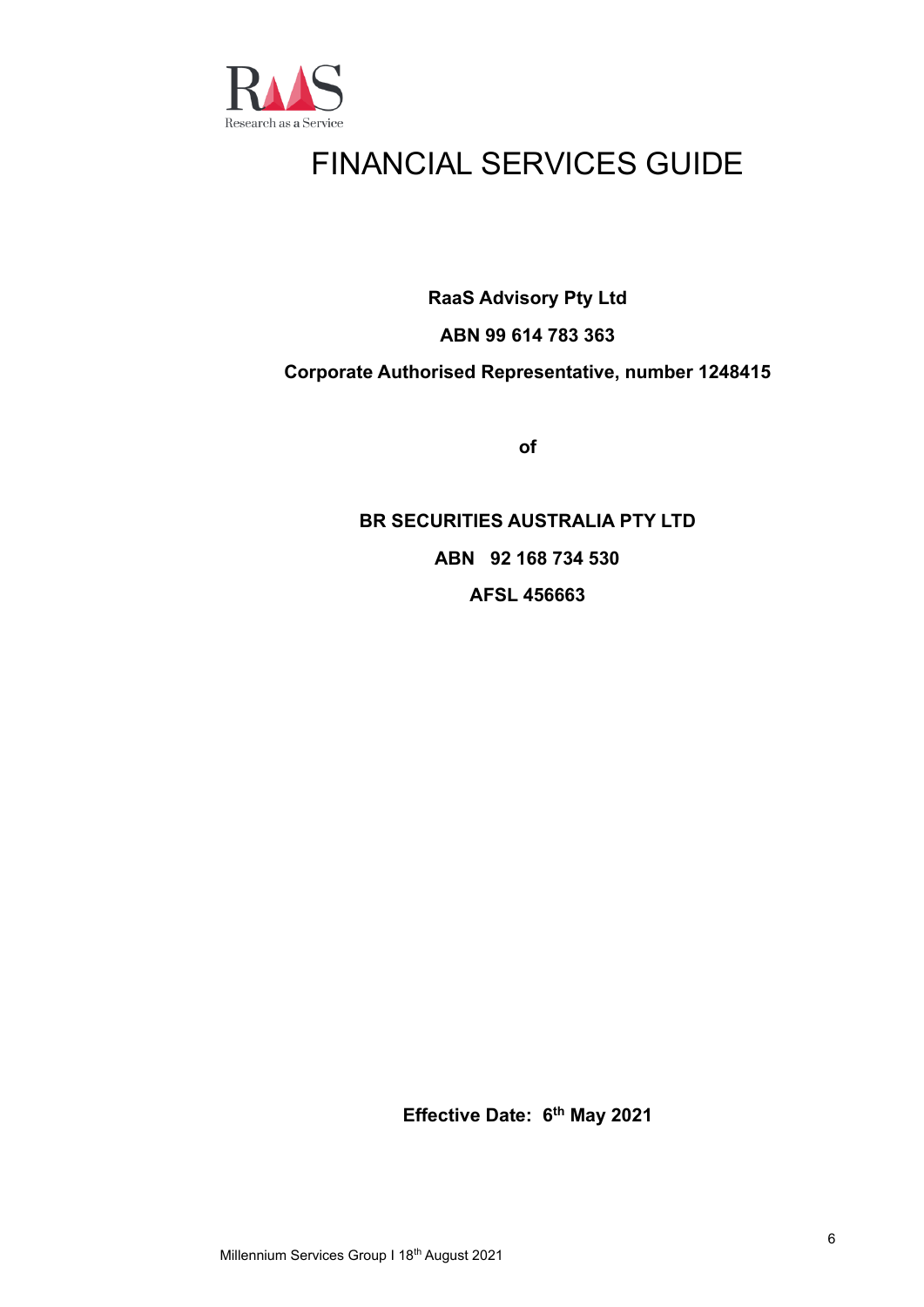

#### **About Us**

BR Securities Australia Pty Ltd (BR) is the holder of Australian Financial Services License ("AFSL") number 456663. RaaS Advisory Pty Ltd (RaaS) is an Authorised Representative (number 1248415) of BR. This Financial Service Guide (FSG) is designed to assist you in deciding whether to use RaaS's services and includes such things as

- who we are
- our services
- how we transact with you
- how we are paid, and
- complaint processes

Contact Details, BR and RaaS

BR Head Office: Suite 5GB, Level 5, 33 Queen Street, Brisbane, QLD, 4000 RaaS. 20 Halls Road Arcadia, NSW 2159 P: +61 414 354712

E: finola.burke@raasgroup.com

RaaS is the entity providing the authorised AFSL services to you as a retail or wholesale client.

#### **What Financial Services are we authorised to provide?** RaaS is authorised to

- provide general advice to retail and wholesale clients in relation to
	- Securities
- deal on behalf of retail and wholesale clients in relation to

**Securities** 

The distribution of this FSG by RaaS is authorized by BR.

### **Our general advice service**

Please note that any advice given by RaaS is general advice, as the information or advice given will not take into account your particular objectives, financial situation or needs. You should, before acting on the advice, consider the appropriateness of the advice, having regard to your objectives, financial situation and needs. If our advice relates to the acquisition, or possible acquisition, of a particular financial product you should read any relevant Prospectus, Product Disclosure Statement or like instrument. As we only provide general advice we will not be providing a Statement of Advice. We will provide you with recommendations on securities

#### **Our dealing service**

RaaS can arrange for you to invest in securities issued under a prospectus by firstly sending you the offer document and then assisting you fill out the application from if needed.

#### **How are we paid?**

RaaS earns fees for producing research reports. Sometimes these fees are from companies for producing research reports and/or a financial model. When the fee is derived from a company, this is clearly highlighted on the front page of the report and in the disclaimers and disclosures section of the report. We may also receive a fee for our dealing service, from the company issuing the securities.

#### **Associations and Relationships**

BR, RaaS, its directors and related parties have no associations or relationships with any product issuers other than when advising retail clients to invest in managed funds when the managers of these funds may also be clients of BR. RaaS's representatives may from time to time deal in or otherwise have a financial interest in financial products recommended to you but any material ownership will be disclosed to you when relevant advice is provided.

#### **Complaints**

If you have a complaint about our service you should contact your representative and tell them about your complaint. The representative will follow BR's internal dispute resolution policy, which includes sending you a copy of the policy when required to. If you aren't satisfied with an outcome, you may contact AFCA, see below. BR is a member of the Australian Financial Complaints Authority (AFCA). AFCA provide fair and independent financial services complaint resolution that is free to consumers.

Website[: www.afca.org.au;](about:blank) Email[: info@afca.org.au;](about:blank) Telephone: 1800931678 (free call)

In writing to: Australian Financial Complaints Authority, GPO Box 3, Melbourne, VIC, 3001.

#### **Professional Indemnity Insurance**

BR has in place Professional Indemnity Insurance which satisfies the requirements for compensation under s912B of the Corporations Act and that covers our authorized representatives.